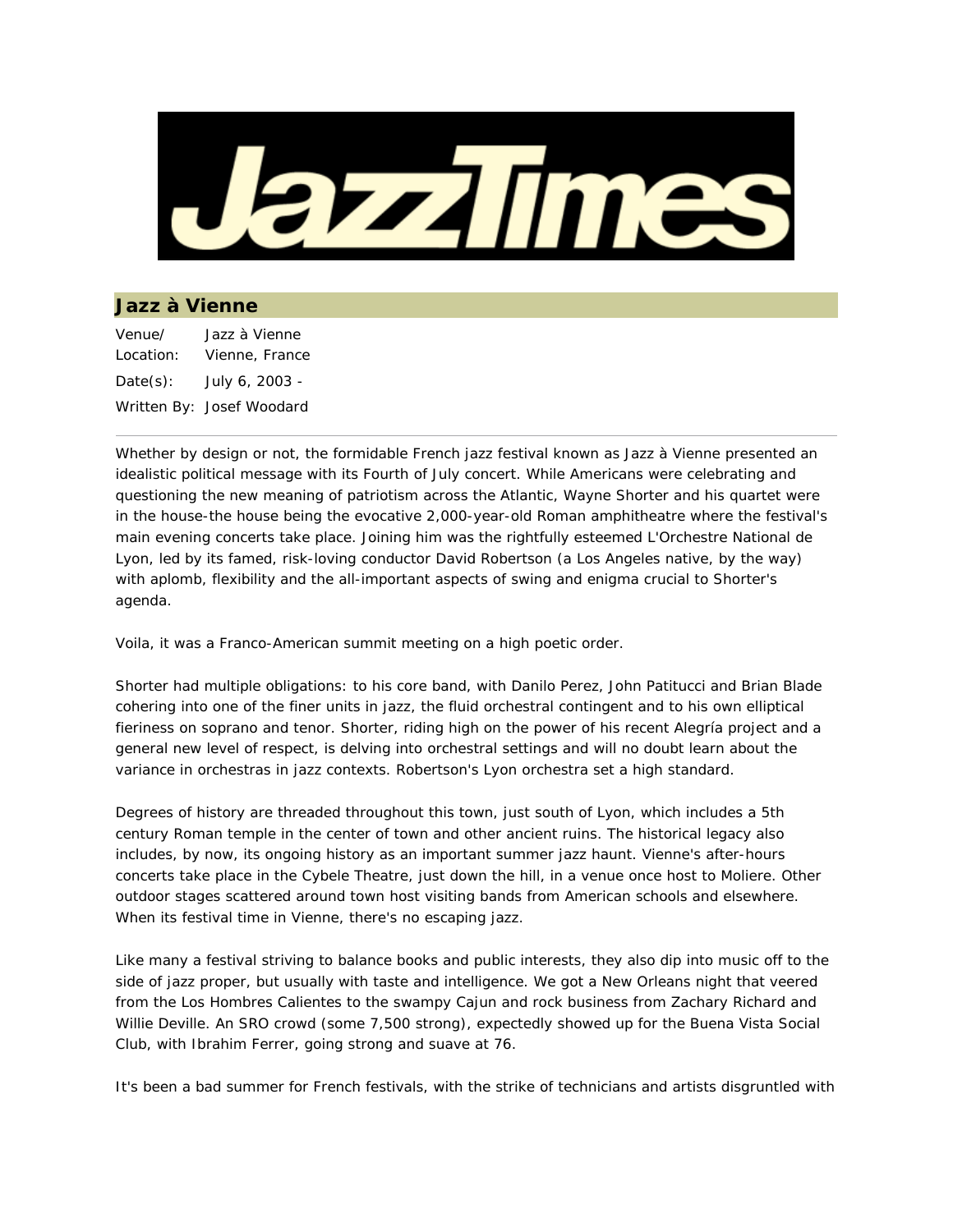a new, stricter government contract regarding "intermittent" work and benefits. (Of course, the idea of government arts support is, well, mostly foreign to Americans). Renowned events, including Avignon's theater festival, were cancelled. But Jazz à Vienne, more independent than most, fared well under the circumstances. By all reports, the downsides were a disruptive protest during the opening concert of Joao Gilberto, and the last-minute cancellation of L'Orchestre National de Jazz de Claude Barthelemy, scheduled to perform with this year's artist-in-residence, Pat Metheny. Metheny, a handy multitasker, instead logically defaulted into a solo set, playing many tunes from his current album, One Quiet Night.

Metheny was a star of this year's fest, especially during a potent set with a special quartet, including Michael Brecker on tenor sax, bassist Christian McBride and drummer Antonio Sanchez, a compelling force behind a kit. Their set was brimming over with go-for-broke soloing, especially from Metheny. Metheny also played "Sketches of Spain" with the chamber group Synaxis—a performance too stiff and ragged for its own good—and more commandingly as the guest in French drummer Daniel Humair's invitingly diverse Baby Boom Quintet, an appealing variation on the model of Paul Motian's Electric Bebop Band.

Following the Metheny Quartet performance, Chick Corea's Elektric Band had a reunion which sounded strangely old-fashioned, older than the Buena Vista's antique son. It's possible to admire the fusion band's precision-geared unison lines and general-purpose musical machismo while also questioning its purpose or relevance.

On a Saturday night, Shirley Horn lorded over a "Jazz Vocal" night opened up by the young, handsome and not quite ready for prime time singer Peter Cincotti. Horn came out in a wheelchair, her infirmity denying access to her comfortable perch behind a piano. Occasionally, she would gesture to pianist George Mesterhazy, as if indicating a pianism or a structural cue she might have taken. All that notwithstanding, Horn delivered, particularly a poignant, partly solo incantation of "Yesterday" and deepening versions of "Just in Time" and her signature piece, "Here's to Life." For an encore, Horn did sit behind the piano and lightly brushstroked a few of the chords to "I Fall in Love Too Easily," singing with sagely restraint and with the parting words, "That was just for Miles."

Other high points of the festival: Dave Holland's Big Band, venturesome and abidingly musical, reminded why it's reaping kudos at the moment; Brad Mehldau capped off an evening of young piano trios, including pensive Norwegian Tord Gustavsen and the showy Swede Esbjörn Svensson. The openers are both intriguing works-in-progress, but Mehldau, in a shortish midnight set, displayed the kind of commanding maturity and also contemporary music pulse-tapping that puts him in the upper echelon of current jazz-piano thinking.

From the realm of pleasant, offbeat surprises, the highlight of the festival was the accordion conversation of the great blind Austrian accordionist Otto Lechner and French accordionist Arnaud Methivier. The pair wended down a hypnotic, unbroken 75-minute set, through improvisational passages and in and out of tunes, all brought to a bracing finale with Lechner's vibrant, syncopated maze "3/4 Suite" (also a pinnacle of the all-star squeezebox album from the "Accordion Tribe"). The pair gave an encore of "Walking on the Moon," around 1:30 a.m. in a theater inhabited by Moliere's ghost. We clearly weren't in Kansas anymore.